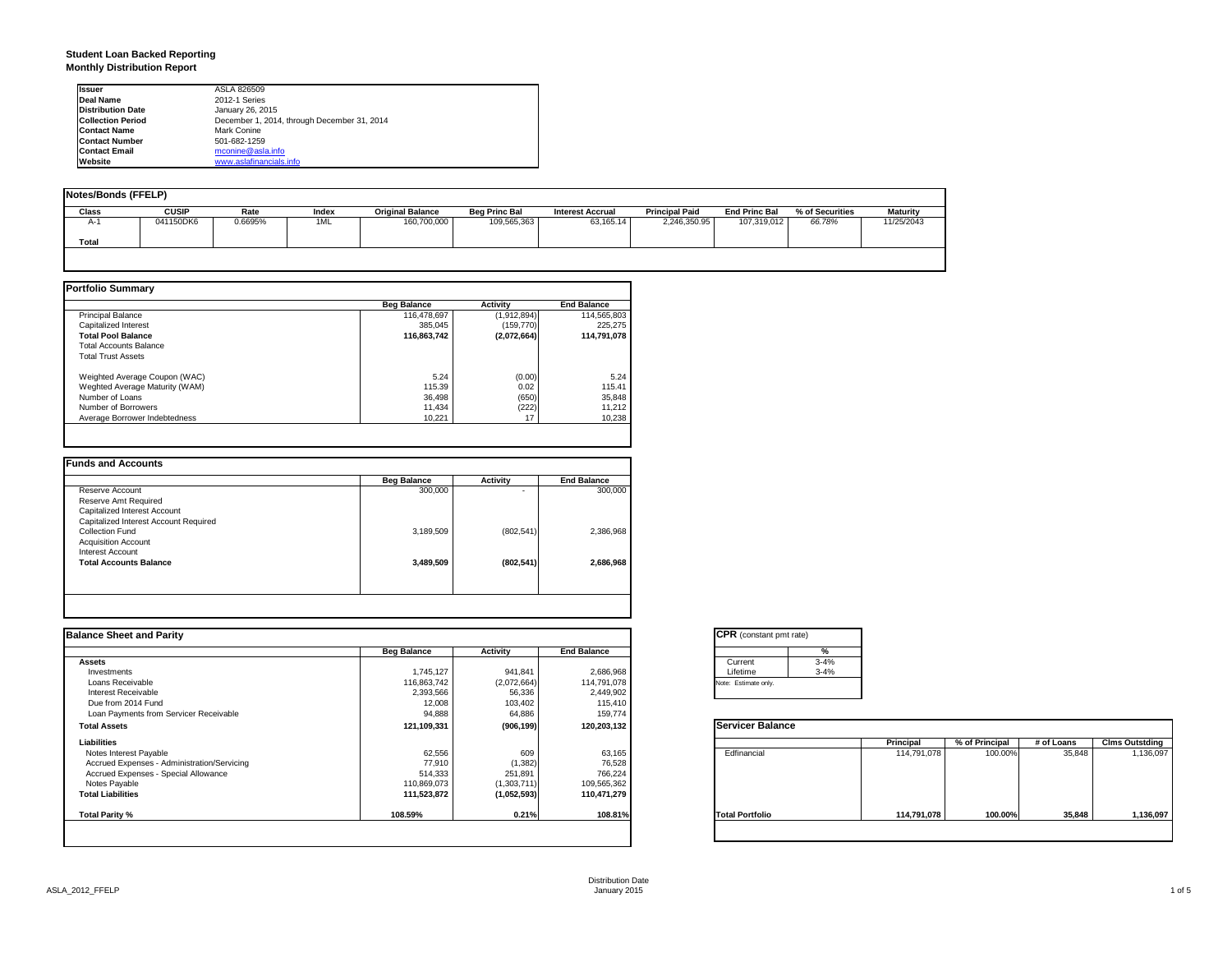### **Student Loan Backed Reporting Monthly Distribution Report**

|                           | # of Loans       |        | <b>Principal</b> |             | % of Principal |         | <b>WAC</b> |        | <b>WARM</b> |        |
|---------------------------|------------------|--------|------------------|-------------|----------------|---------|------------|--------|-------------|--------|
|                           | <b>Beginning</b> | Ending | Beginning        | Ending      | Beginning      | Ending  | Beginning  | Ending | Beginning   | Ending |
| In School                 | 615              | 538    | 2,002,237        | 1,764,095   | 1.71%          | 1.54%   | 5.60       | 5.56   | 119.43      | 119.44 |
| Grace                     | 125              | 195    | 383,455          | 608,860     | 0.33%          | 0.53%   | 5.40       | 5.56   | 116.61      | 117.53 |
| Repayment                 |                  |        |                  |             |                |         |            |        |             |        |
| Current                   | 20,856           | 20,889 | 61,812,504       | 61,505,968  | 52.89%         | 53.58%  | 5.32       | 5.33   | 117.37      | 117.56 |
| 31-60 Days Delinquent     | 1,253            | 1,373  | 4,272,536        | 4,608,952   | 3.66%          | 4.02%   | 5.47       | 5.24   | 115.20      | 113.47 |
| 61-90 Days Delinquent     | 690              | 805    | 2,319,043        | 2,896,620   | 1.98%          | 2.52%   | 5.45       | 5.57   | 121.51      | 116.92 |
| 91-120 Days Delingent     | 422              | 468    | 1,390,476        | 1,612,995   | 1.19%          | 1.41%   | 5.05       | 5.49   | 115.72      | 131.29 |
| 121-180 Days Delinquent   | 775              | 725    | 3,029,933        | 2,689,881   | 2.59%          | 2.34%   | 5.48       | 5.24   | 112.68      | 112.42 |
| 181-270 Days Delinquent   | 687              | 635    | 2,383,317        | 2,373,345   | 2.04%          | 2.07%   | 5.21       | 5.31   | 110.77      | 111.96 |
| 271+ Days Delinquent      | 433              | 366    | 1,510,423        | 1,316,440   | 1.29%          | 1.15%   | 5.15       | 5.23   | 109.72      | 104.1' |
| <b>Total Repayment</b>    | 25,116           | 25,261 | 76,718,231       | 77,004,202  | 65.65%         | 67.08%  | 5.32       | 5.33   | 116.80      | 117.00 |
| Forbearance               | 4,337            | 4,042  | 16,397,951       | 15,527,879  | 14.03%         | 13.53%  | 5.46       | 5.43   | 121.43      | 120.96 |
| Deferment                 | 6,014            | 5,493  | 20,330,872       | 18,800,247  | 17.40%         | 16.38%  | 5.29       | 5.30   | 118.11      | 117.93 |
| <b>Claims in Progress</b> | 290              | 319    | 1,028,115        | 1,085,794   | 0.88%          | 0.95%   | 5.23       | 5.12   | 103.04      | 109.44 |
| Claims Denied             |                  |        | 2,882            |             | 0.002%         | 0.00%   | 2.33       |        | 79.00       |        |
| <b>Total Portfolio</b>    | 36,498           | 35,848 | 116,863,742      | 114,791,078 | 100.00%        | 100.00% | 5.34       | 5.34   | 117.60      | 117.65 |

|                                     |           | # of Loans |            | <b>Principal</b> | % of Principal |         | <b>WAC</b>       |        | <b>WARM</b> |        |
|-------------------------------------|-----------|------------|------------|------------------|----------------|---------|------------------|--------|-------------|--------|
|                                     | Beainnina | Endina     | Beainnina  | Ending           | Beginning      | Endina  | <b>Beginning</b> | Endina | Beginning   | Ending |
| Current                             | 20,856    | 20,889     | 61,812,504 | 61,505,968       | 80.57%         | 79.87%  | 5.32             | 5.33   | 117.37      | 117.56 |
| 31-60 Days Delinquent               | 1,253     | 1,373      | 4,272,536  | 4,608,952        | 5.57%          | 5.99%   | 5.47             | 5.24   | 115.20      | 113.47 |
| 61-90 Days Delinquent               | 690       | 805        | 2,319,043  | 2,896,620        | 3.02%          | 3.76%   | 5.45             | 5.57   | 121.51      | 116.92 |
| 91-120 Days Delingent               | 422       | 468        | 1,390,476  | 1,612,995        | 1.81%          | 2.09%   | 5.05             | 5.49   | 115.72      | 131.29 |
| 121-180 Days Delinquent             | 775       | 725        | 3,029,933  | 2,689,881        | 3.95%          | 3.49%   | 5.48             | 5.24   | 112.68      | 112.42 |
| 181-270 Days Delinquent             | 687       | 635        | 2,383,317  | 2,373,345        | 3.11%          | 3.08%   | 5.21             | 5.31   | 110.77      | 111.96 |
| 271+ Days Delinquent                | 433       | 366        | 1,510,423  | 1,316,440        | 1.97%          | 1.71%   | 5.15             | 5.23   | 109.72      | 104.11 |
| <b>Total Portfolio in Repayment</b> | 25,116    | 25,261     | 76,718,231 | 77.004.202       | 100.00%        | 100.00% | 5.32             | 5.33   | 116.80      | 117.00 |

| Portfolio by Loan Type           |                  |        |             |             |           |                |            |        |                  |        |  |
|----------------------------------|------------------|--------|-------------|-------------|-----------|----------------|------------|--------|------------------|--------|--|
|                                  | # of Loans       |        | Principal   |             |           | % of Principal | <b>WAC</b> |        | <b>WARM</b>      |        |  |
|                                  | <b>Beginning</b> | Ending | Beginning   | Endina      | Beginning | Endina         | Beginning  | Endina | <b>Beginning</b> | Ending |  |
| Subsidized Consolidation Loans   |                  |        |             |             |           |                |            |        |                  |        |  |
| Unsubsidized Consolidation Loans |                  |        |             |             |           |                |            |        |                  |        |  |
| Subsidized Stafford Loans        | 20,361           | 20,003 | 54,052,202  | 53,036,418  | 46.25%    | 46.20%         | 5.18       | 5.18   | 114.29           | 114.27 |  |
| Unsubsidized Stafford Loans      | 14,942           | 14,683 | 58,469,397  | 57,517,202  | 50.03%    | 50.11%         | 5.30       | 5.30   | 122.65           | 122.75 |  |
| PLUS/GradPLUS Loans              | 1,195            | 1,162  | 4,342,143   | 4,237,458   | 3.72%     | 3.69%          | 7.96       | 7.96   | 90.88            | 90.83  |  |
| <b>SLS Loans</b>                 |                  |        |             |             |           |                |            |        |                  |        |  |
| <b>Total Portfolio</b>           | 36,498           | 35,848 | 116.863.742 | 114.791.078 | 100.00%   | 100.00%        | 5.34       | 5.34   | 117.60           | 117.65 |  |

|                                            |           | # of Loans |             | <b>Principal</b> |                  | % of Principal |                  | <b>WAC</b> |                  | <b>WARM</b> |
|--------------------------------------------|-----------|------------|-------------|------------------|------------------|----------------|------------------|------------|------------------|-------------|
|                                            | Beginning | Endina     | Beginning   | Endina           | <b>Beginning</b> | Ending         | <b>Beginning</b> | Endina     | <b>Beginning</b> | Ending      |
| Graduate / 4-Year Loans                    | 28,135    | 27,611     | 94,295,450  | 92,544,458       | 80.69%           | 80.62%         | 5.34             | 5.34       | 118.78           | 118.82      |
| 2-Year Loans                               | 7,657     | 7,542      | 20,969,892  | 20,668,187       | 17.94%           | 18.01%         | 5.35             | 5.35       | 112.88           | 112.98      |
| Proprietary / Technical / Vocational Loans | 704       | 693        | 1,595,926   | 1,576,008        | 1.37%            | 1.37%          | 5.30             | 5.30       | 110.18           | 110.34      |
| Unknown (Consolidation) Loans              |           |            |             |                  |                  |                |                  |            |                  |             |
| Other Loans                                |           |            | 2,474       | 2,425            | 0.00%            | 0.00%          | 6.80             | 6.80       | 97.12            | 98.61       |
| <b>Total Portfolio</b>                     | 36,498    | 35,848     | 116,863,742 | 114,791,078      | 100.00%          | 100.00%        | 5.34             | 5.34       | 117.60           | 117.65      |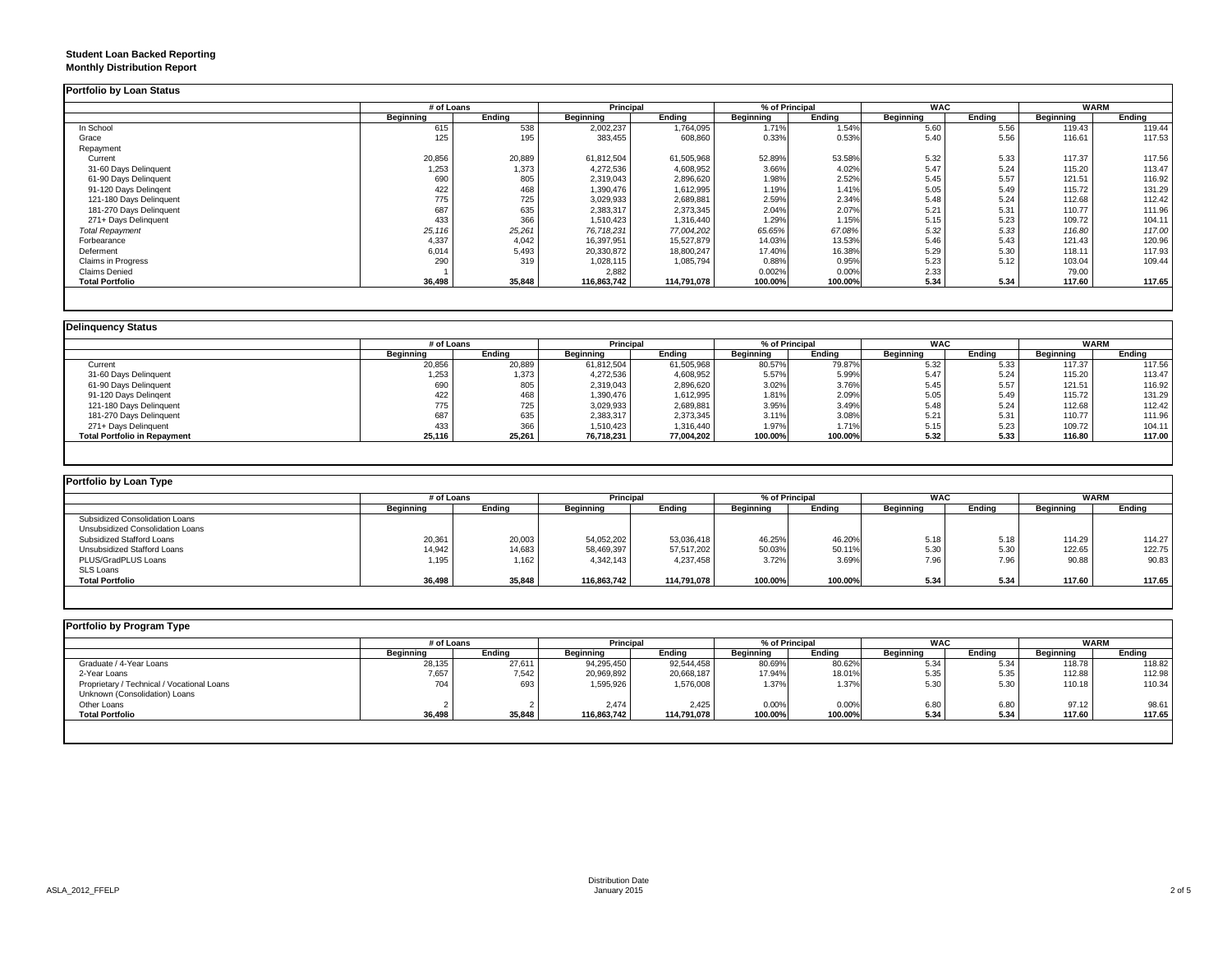**Distribution Date January 26, 2014 Collection Period December 1, 2014, through December 31, 2014** 

**Collection Activity**

| <b>Collection Account</b>                                                                    | as of 12/31/2014 |
|----------------------------------------------------------------------------------------------|------------------|
| Beginning Balance - December 1, 2014                                                         | 1,445,127        |
| <b>Collection Amount Received</b>                                                            | 2,394,409        |
| Reserve Account                                                                              |                  |
| <b>Excess of Required Reserve Account</b>                                                    |                  |
| Interest on Investment Earnings                                                              | 59               |
| Capitalized Interest Account (after a stepdown or release date)                              |                  |
| <b>Payments from Guarantor</b>                                                               |                  |
| Transfer from 2010 Collection Fund for correction of error                                   |                  |
| Required repurchases                                                                         |                  |
| Special Allowance Payable to Department of Education                                         |                  |
| <b>Consolidated Rebate Fees</b>                                                              |                  |
| Transfer from Capitalized Interest Fund                                                      |                  |
| Principal Payments, interest payments, administration fees, servicing fees, and trustee fees | (1,452,627)      |
| <b>Transfer to Department Rebate Fund</b>                                                    |                  |
| <b>Total Available Funds</b>                                                                 | 2,386,968        |
|                                                                                              |                  |

| <b>IFees Due for Current Period</b>                                                | as of 12/31/2014       |
|------------------------------------------------------------------------------------|------------------------|
| Indenture Trustee Fees                                                             |                        |
| <b>Servicing Fees</b>                                                              | 66,962                 |
| <b>Administration Fees</b>                                                         | 9,566                  |
| Late Fees                                                                          |                        |
| <b>Other Fees</b>                                                                  |                        |
| <b>Total Fees</b>                                                                  | 76,528                 |
|                                                                                    |                        |
|                                                                                    |                        |
| <b>Cumulative Default Rate</b>                                                     | as of 12/31/2014       |
| Current Period Defaults (\$)                                                       | 667,039.16             |
| Cumulative Defaults (\$)                                                           |                        |
|                                                                                    |                        |
|                                                                                    | 21,110,095.53          |
| Cumulative Default (% of original pool balance)                                    | 13.15%                 |
| Cumulative Default (% of cumulative entered repayment balance) <sup>a</sup>        | 18.78%                 |
| Current Period Payments (Recoveries) from Guarantor (\$)                           | 876,275.26             |
| Current Period Borrower Recoveries (\$)<br>Cumulative Recoveries (\$) <sup>b</sup> | n/a<br>\$18,936,604.77 |

**Cumulative Recovery Rate (%)** 89.70% **Cumulative Net Loss Rate (%) 1.35%**

**Servicer Reject Rate (FFELP) (%)**

## **Cumulative Servicer Reject Rate (FFELP) (%)**

*a) Repayment balance includes all repayment loans with the exception of balances in claim status*

*b) Cumulative Recoveries includes 97% of claims in progress balances*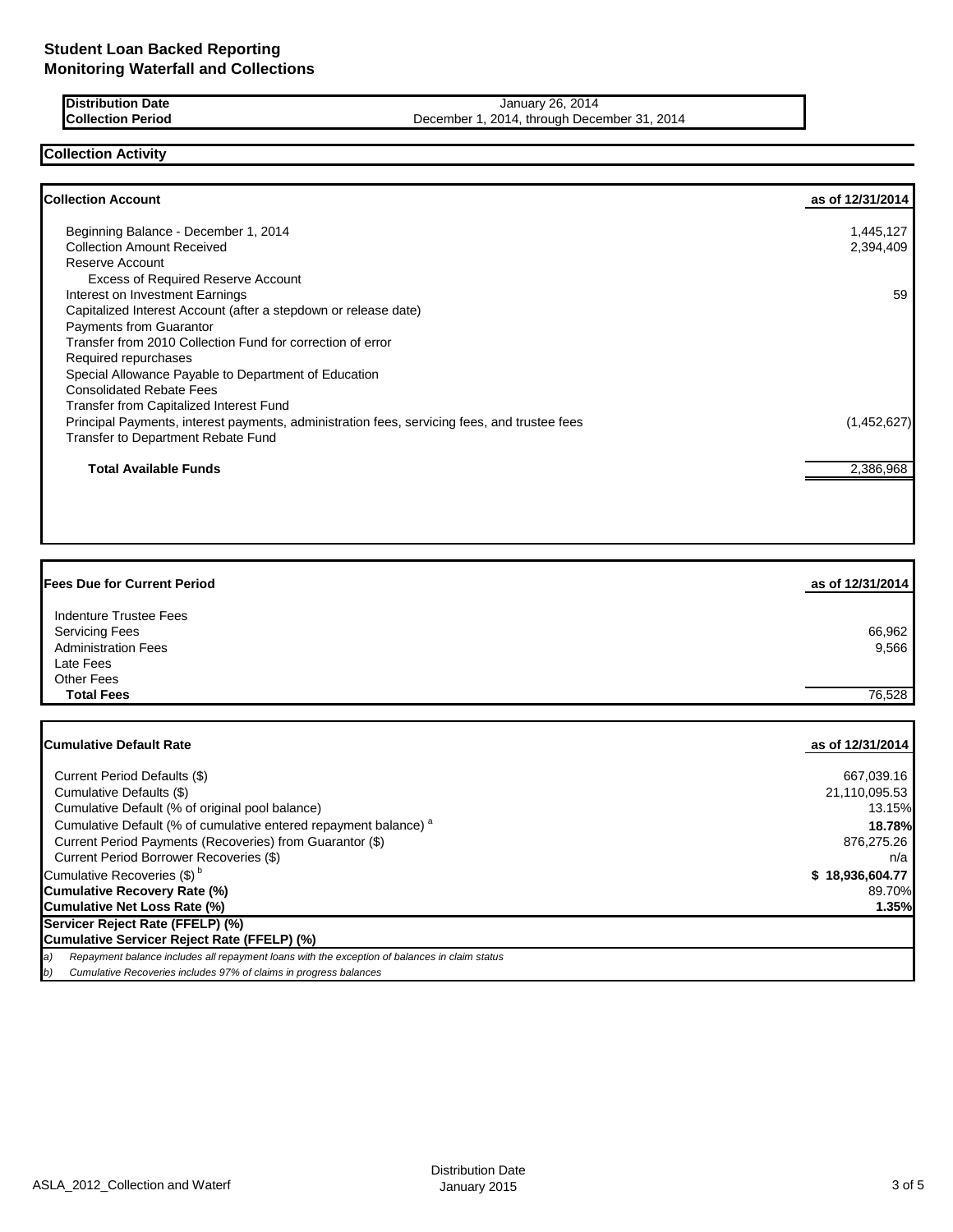# **Waterfall Activity**

| <b>Waterfall for Distribution</b>                                                         | <b>Amount Due</b> | <b>Amount Remaining</b> |
|-------------------------------------------------------------------------------------------|-------------------|-------------------------|
| Total Available Funds                                                                     |                   | 2,386,968               |
| <b>First:</b> Payments required under any Joint Sharing Agreement                         |                   |                         |
| <b>Second: Trustee Fees</b>                                                               | 924               | 2,386,044               |
| <b>Third: Servicing Fees and Backup Servicing Fees</b>                                    | 66,962            | 2,319,082               |
| <b>Fourth: Administration Fees</b>                                                        | 9,566             | 2,309,516               |
| <b>Fifth: Noteholder Interest</b>                                                         | 63,165            | 2,246,351               |
| Sixth: Reinstate the balance of the Reserve Fund up to the Specified Reserve Fund Balance |                   |                         |
| Seventh: Noteholder Principal, until paid in full                                         | 2,246,351         | 0                       |
|                                                                                           |                   |                         |

| <b>Principal and Interest Distributions</b>             | Class A-1 |
|---------------------------------------------------------|-----------|
| Monthly Interest Due                                    | 63,165    |
| Monthly Interest Paid                                   | 63,165    |
| <b>Interest Shortfall</b>                               |           |
| Interest Carryover Due                                  |           |
| Interest Carryover Paid                                 |           |
| Interest Carryover                                      |           |
| Monthly Principal Distribution Amount                   | 2,246,351 |
| Monthly Principal Paid                                  | 2,246,351 |
| Shortfall                                               |           |
| <b>Total Principal and Interest Distribution Amount</b> | 2,309,516 |
|                                                         |           |
|                                                         |           |